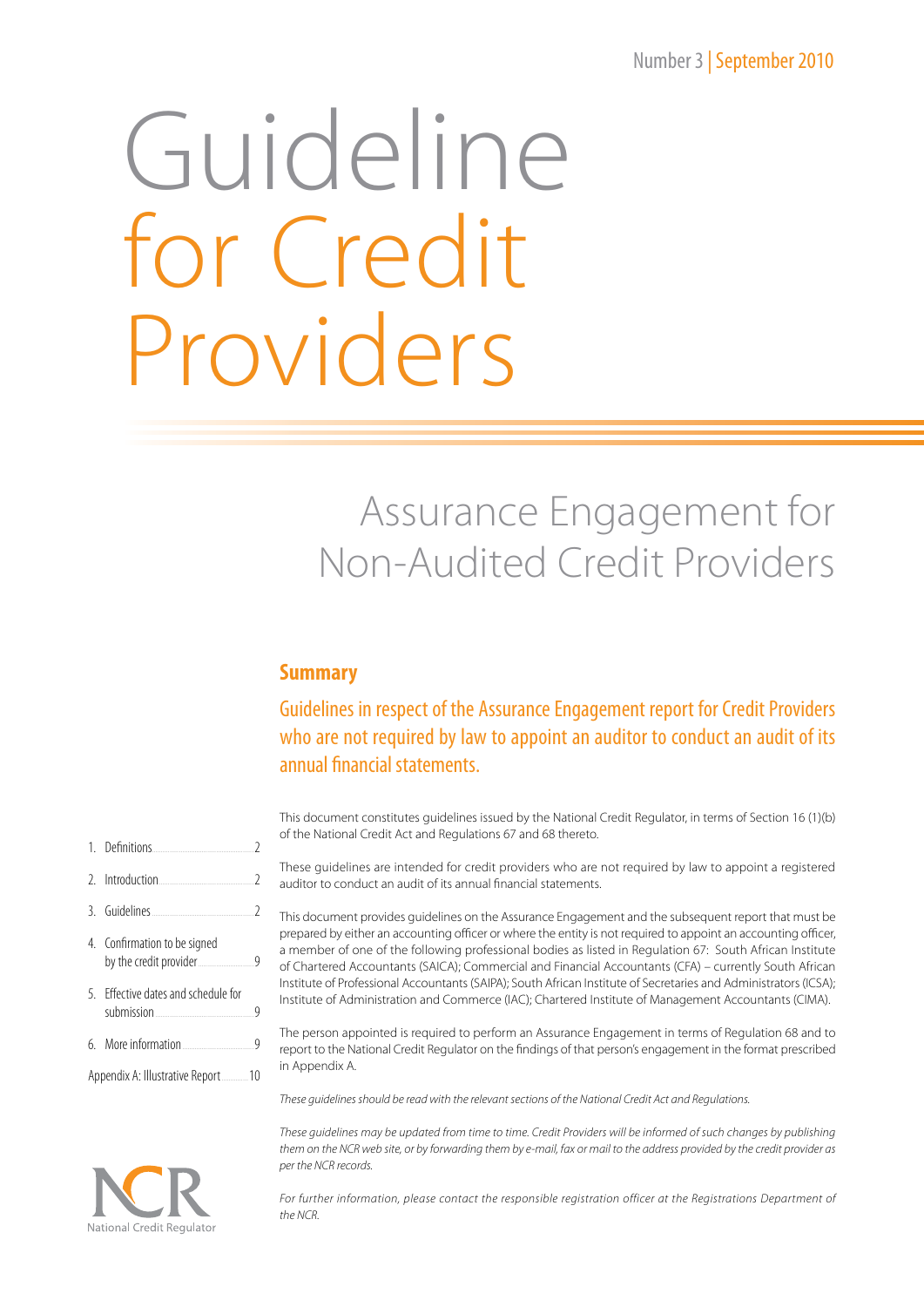#### **1. Definitions**

|                        | "accounting officer" means a person appointed and fulfilling the duties and responsibilities of an<br>Accounting Officer as set out in the Close Corporations Act, 69 of 1984.                                                                                                                              |
|------------------------|-------------------------------------------------------------------------------------------------------------------------------------------------------------------------------------------------------------------------------------------------------------------------------------------------------------|
|                        | "the Act" means the National Credit Act, No 34 of 2005.                                                                                                                                                                                                                                                     |
| "assurance engagement" | means, for the purpose of these quidelines (Guideline 003/2010), an<br>engagement in terms of Regulation 68 of the National Credit Act, 34 of 2005<br>performed by a "practitioner".                                                                                                                        |
| "auditor"              | means a registered auditor, registered with the Independent Regulatory Board<br>for Auditors (IRBA).                                                                                                                                                                                                        |
| "compliance report"    | means the compliance report that must be submitted by a credit provider<br>to the National Credit Regulator on an annual basis within 6 months after<br>the financial year-end of the credit provider in terms of Regulation 63 of the<br>Regulations made in terms of the National Credit Act, 34 of 2005. |
| "the credit provider"  | means the credit provider in respect of whom the assurance engagement is to<br>be completed.                                                                                                                                                                                                                |
| "practitioner"         | means an accounting officer or member of a professional body listed in terms<br>of Regulation 67, and appointed to perform an assurance engagement in terms<br>of Regulation 68 of the National Credit Act, 34 of 2005.                                                                                     |
|                        | "the Regulations" means Regulations made in terms of the National Credit Act, 34 of 2005.                                                                                                                                                                                                                   |

#### **2. Introduction**

In terms of Regulations 67 and 68, made in terms of the National Credit Act, 34 of 2005 (the Act), a credit provider must appoint an auditor, accounting officer, or where the entity is not required to appoint an auditor or accounting officer, a member of one of the following professional bodies as listed in Regulation 67, to perform an assurance engagement:

- • Commercial and Financial Accountants (CFA) Currently the South African Institute of Professional Accountants (SAIPA);
- South African Institute of Chartered Accountants (SAICA);
- South African Institute of Secretaries and Administrators (ICSA);
- Institute of Administration and Commerce (IAC);
- • Chartered Institute of Management Accountants (CIMA).

These guidelines apply to credit providers that are not required by law to appoint an auditor to perform the assurance engagement and have appointed an accounting officer, or a member of one of the professional bodies mentioned above to perform the engagement.

Please note that separate guidelines apply to audited credit providers. Refer to Guideline 001/2007 Assurance Engagement, available on the NCR website.

#### **3. Guidelines**

#### *3.1 The Purpose of the Assurance Engagement in terms of Guideline 003/2010*

The purpose of this assurance engagement is to identify areas of non-compliance with the Act, Regulations and conditions of registration of the credit provider. The procedures provided in these guidelines are designed to assist the practitioner to issue a report on his / her findings with regard to the aforementioned.

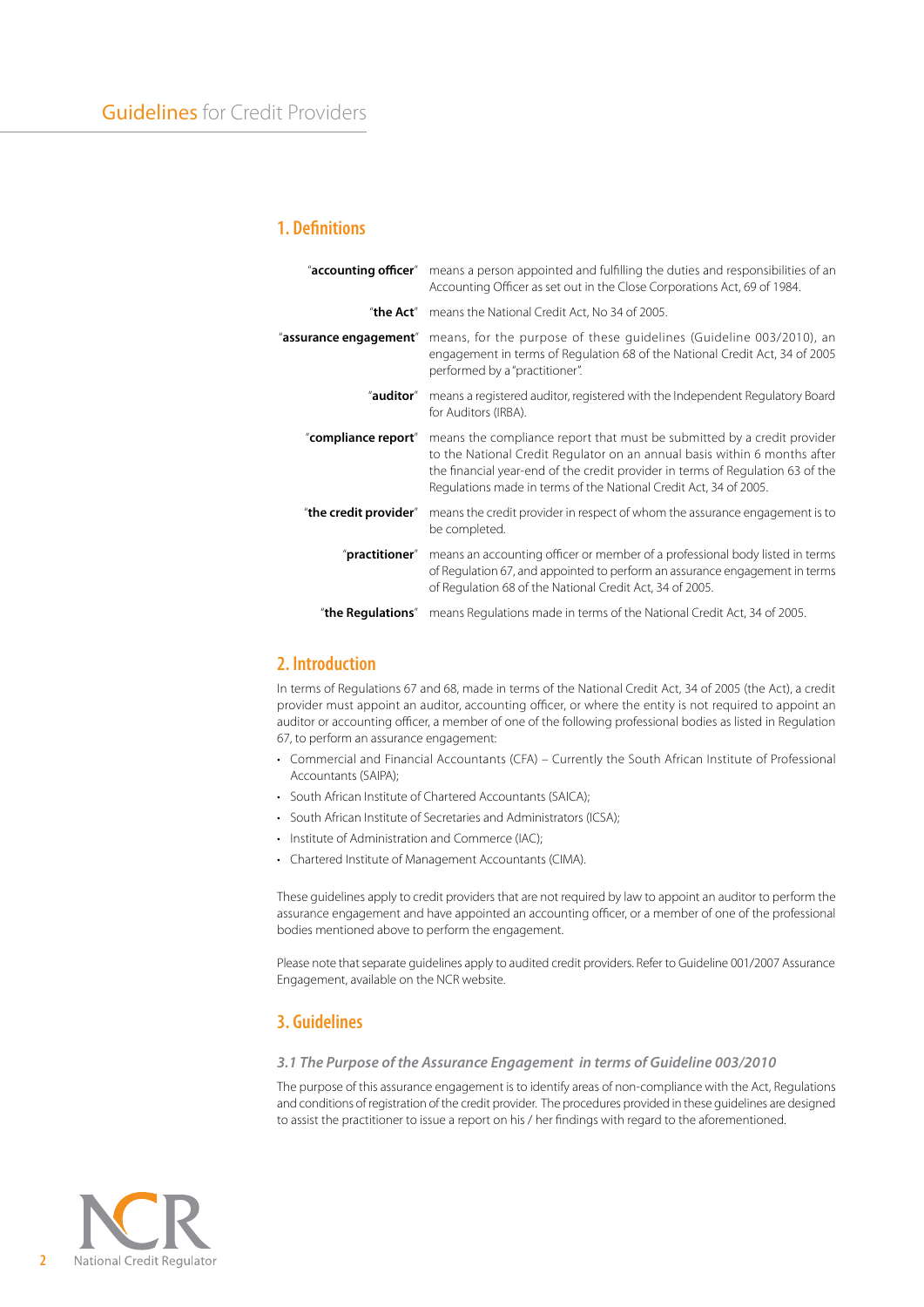#### *3.2 Procedures to be performed*

The practitioner must have knowledge and understanding of the following:

- a) The Act;
- b) The Regulations;
- c) Compliance Report Guidelines (Guideline 002/2010);
- d) The latest compliance report submitted by the credit provider in terms of Regulation 63;
- e) The credit provider's conditions of registration.

The practitioner is required to perform the following assurance engagement procedures:

- a) The practitioner should obtain an engagement letter from the credit provider in respect of the assurance engagement, which should set out the terms of the assurance engagement.
- b) The practitioner should obtain a representation letter from the credit provider in respect of the assurance engagement. The recommended format of the representation letter is contained in section 4 of this document.
- c) The practitioner must obtain a signed copy of the compliance report and the conditions of registration of the credit provider and review the content thereof.
- d) Furthermore, the practitioner may, where considered necessary, review a sample of credit agreements, marketing or advertising materials, enforcement notices and any other documents that would assist in the assessment of areas of non-compliance and the production of the assurance engagement report.
- e) The practitioner should make use of the tables that are set out in parts 3.2.1 to 3.2.4 of this document. These contain questions that should be discussed with management and the answers thereto recorded. There are 4 possible answers, namely "Yes", "No", "Area for Improvement" and "Not Applicable".

The answer "Yes" serves to indicate a positive answer to a question.

The answer "No" serves to indicate a negative answer to a question.

The answer "Area for Improvement" serves to indicate instances where a credit provider's procedures are not adequate or fully effective in ensuring compliance with the Act and / or Regulations and require some development, but have not or are not likely to result in significant instances of non-compliance.

The answer "Not Applicable" is only intended for those credit providers to whom the relevant section or regulation of the Act does not apply.

Where "No", "Area for Improvement" or "Not Applicable" answers are provided, the credit provider should give an explanation therefore.

f) The practitioner should discuss appropriate steps or measures to be implemented by the credit provider to comply with the Act and / or Regulations in respect of business activities. Any remedial action should be appropriately recorded by the credit provider, together with timelines relating to the implementation thereof.

#### 3.2.1 Compliance with credit marketing practices; Disclosure, form and effect of credit agreements; Interest charges and fees

By way of discussion with management and, where considered necessary, a review of marketing and / or advertising material the practitioner must ascertain whether:

- a) The credit provider adheres to the requirements of the Act and / or Regulations relating to credit marketing practices;
- b) Disclosure in credit agreements, pre-agreement statements and quotations is made in accordance with the requirements of the Act and / or the Regulations; and
- c) Interest and fees are calculated in accordance with the requirements of the Act and / or the Regulations.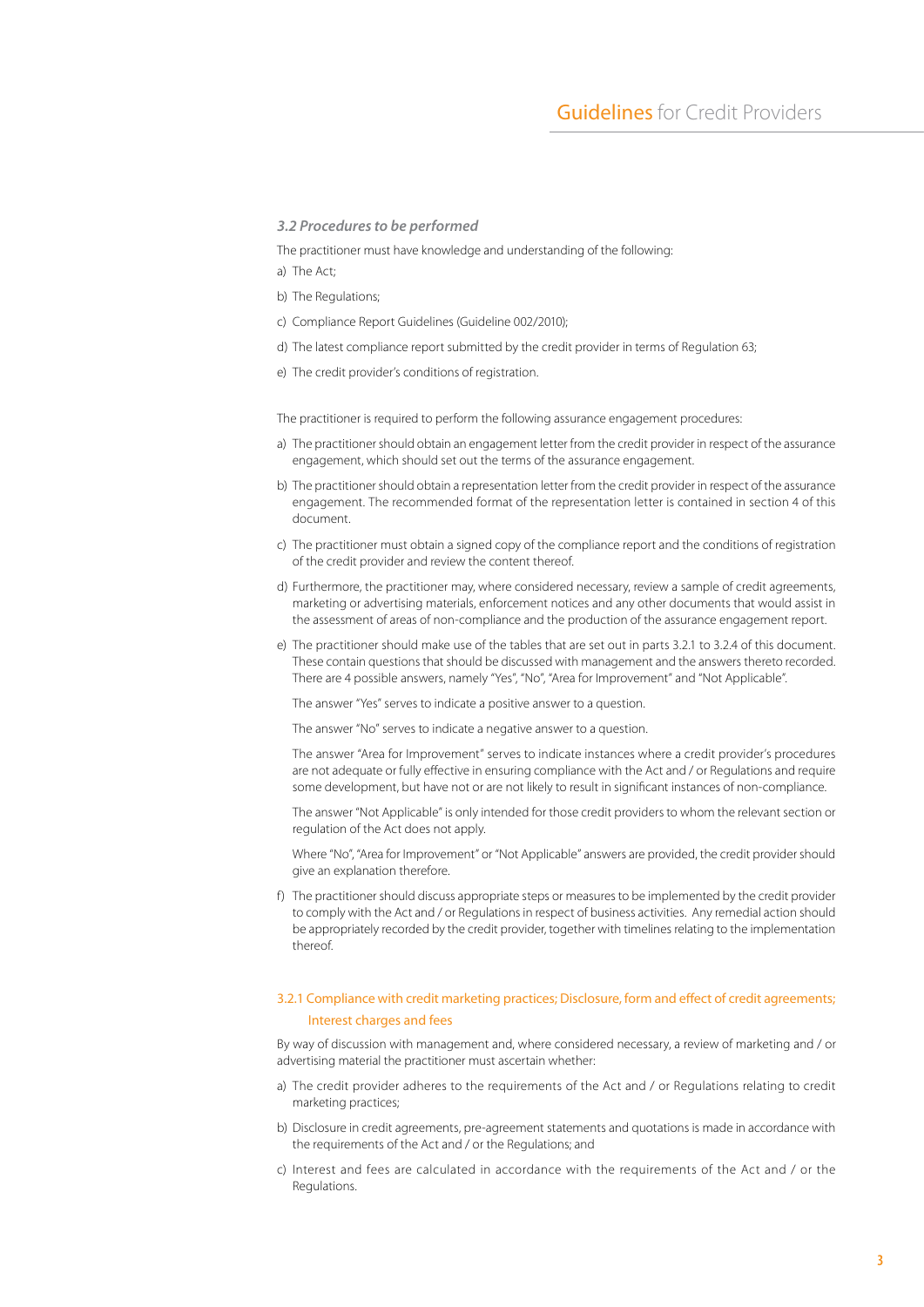| Relevant<br>Section /<br>Regulation | Question No. |                                                                                                                                                                                                                                                                                                                                                        |     |   | Area for<br>Improvement |     | Reference No. |
|-------------------------------------|--------------|--------------------------------------------------------------------------------------------------------------------------------------------------------------------------------------------------------------------------------------------------------------------------------------------------------------------------------------------------------|-----|---|-------------------------|-----|---------------|
|                                     |              | Question                                                                                                                                                                                                                                                                                                                                               | Yes | S |                         | Not |               |
| 92(1)                               | $\mathbf{1}$ | In terms of section 92(1) a credit provider must provide<br>a consumer with a pre-agreement statement and<br>quotation in Form 20 when entering into a small credit<br>agreement.<br>Do you comply with this requirement?                                                                                                                              |     |   |                         |     |               |
| 92(2)<br>Reg 29                     | 2            | When entering into an intermediate or large credit<br>agreement with a consumer the credit provider must<br>provide the consumer with a pre-agreement statement<br>and a quotation in accordance with section 92(2) and<br>regulation 29.<br>Do you comply with this requirement?                                                                      |     |   |                         |     |               |
| 102(2)                              | 3            | Section 102(1) allows certain fees and costs to be<br>included in the principal debt in respect of installment<br>agreements, mortgage agreements, secured loans<br>or leases. The credit provider may not charge the<br>consumer more than the actual amount paid or the fair<br>market value of the service.<br>Do you comply with this requirement? |     |   |                         |     |               |
| Reg 40                              | 4            | Regulation 40 prescribes the manner in which interest<br>must be calculated.<br>Do you ensure that interest on a credit agreement is<br>calculated in accordance with this requirement?                                                                                                                                                                |     |   |                         |     |               |
| Reg 42                              | 5            | Regulation 42 prescribes the maximum interest rate<br>and initiation fee that may be levied.<br>Do you ensure that these are not exceeded in respect of<br>a credit agreement?                                                                                                                                                                         |     |   |                         |     |               |
| 101(1)                              | 6            | A credit provider may not require a consumer to pay<br>any costs other than that allowed in terms of the<br>section 101(1).<br>Do you comply with this requirement?                                                                                                                                                                                    |     |   |                         |     |               |
| 101, 105,<br>Reg 44                 | 7            | Service fees charged in terms of section 101 may not<br>exceed a maximum prescribed in terms of section 105<br>and regulation 44.<br>Do you ensure that the prescribed maximum fees are<br>not exceeded?                                                                                                                                               |     |   |                         |     |               |
| Reg 46                              | 8            | The credit provider may require payment by the<br>consumer of default administration charges in respect<br>of each letter necessarily written in terms of Part C of<br>Chapter 6 of the Act.<br>Do amounts charged in respect of the aforementioned                                                                                                    |     |   |                         |     |               |
| Reg 47                              | 9            | comply with regulation 46?<br>For all categories of credit agreement, collection<br>costs may not exceed the collection costs incurred by<br>the credit provider in collecting the debt in terms of<br>regulation 47.<br>Do amounts charged in respect of the aforementioned<br>comply with regulation 47?                                             |     |   |                         |     |               |

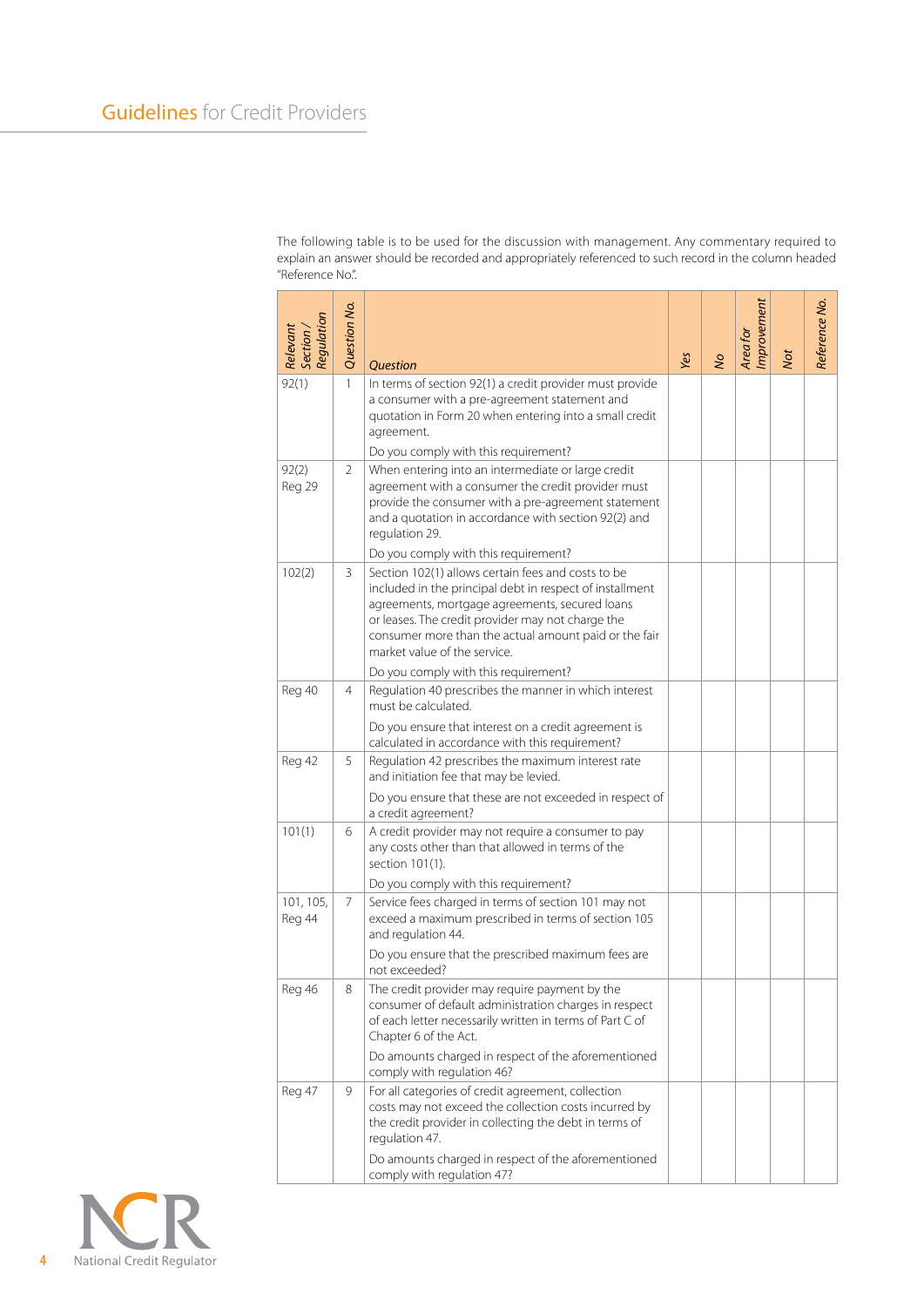| Section /<br>Regulation<br>Relevant | Question No. | <b>Ouestion</b>                                                                                                                                                                                                                                                                                                                                                                  | Yes | $\mathcal{S}$ | Area for<br>Improvement | Not | Reference No. |
|-------------------------------------|--------------|----------------------------------------------------------------------------------------------------------------------------------------------------------------------------------------------------------------------------------------------------------------------------------------------------------------------------------------------------------------------------------|-----|---------------|-------------------------|-----|---------------|
| Reg 48                              | 10           | If the credit provider is entitled to charge any amount<br>referred to in section 102(1)(b) to (e), the credit provider<br>must not charge the consumer a higher price than<br>that charged by that credit provider for the same or<br>substantially similar goods or services provided or<br>arranged in the ordinary course of business on the basis<br>of a cash transaction. |     |               |                         |     |               |
|                                     |              | Do amounts charged in respect of the aforementioned<br>comply with regulation 48?                                                                                                                                                                                                                                                                                                |     |               |                         |     |               |
| 106, Reg<br>33                      | 11           | A credit provider may require a consumer to maintain<br>insurance in terms of section 106, which specifies<br>requirements relating thereto. Regulation 33 stipulates<br>disclosure requirements which may be made in Forms<br>21, 22 and 23.                                                                                                                                    |     |               |                         |     |               |
|                                     |              | Do you comply with the disclosure requirements set<br>out in section 106 and regulation 33?                                                                                                                                                                                                                                                                                      |     |               |                         |     |               |
| 76<br>Reg 21                        | 12           | Advertising practices are regulated in terms of section<br>76 and regulations 21 and 22.                                                                                                                                                                                                                                                                                         |     |               |                         |     |               |
| Reg 22                              |              | If you make use of advertisements, brochures, leaflets<br>or similar material, is the cost of credit disclosed as<br>required?                                                                                                                                                                                                                                                   |     |               |                         |     |               |

#### 3.2.2 Compliance with requirements relating to debt enforcement by repossession or judgment

By way of discussion with management, confirm whether the credit provider took enforcement action and ascertain whether the credit provider:

- a) Issues enforcement notices in accordance with Section 129;
- b) Retains bank cards or pin numbers in contravention of Section 133.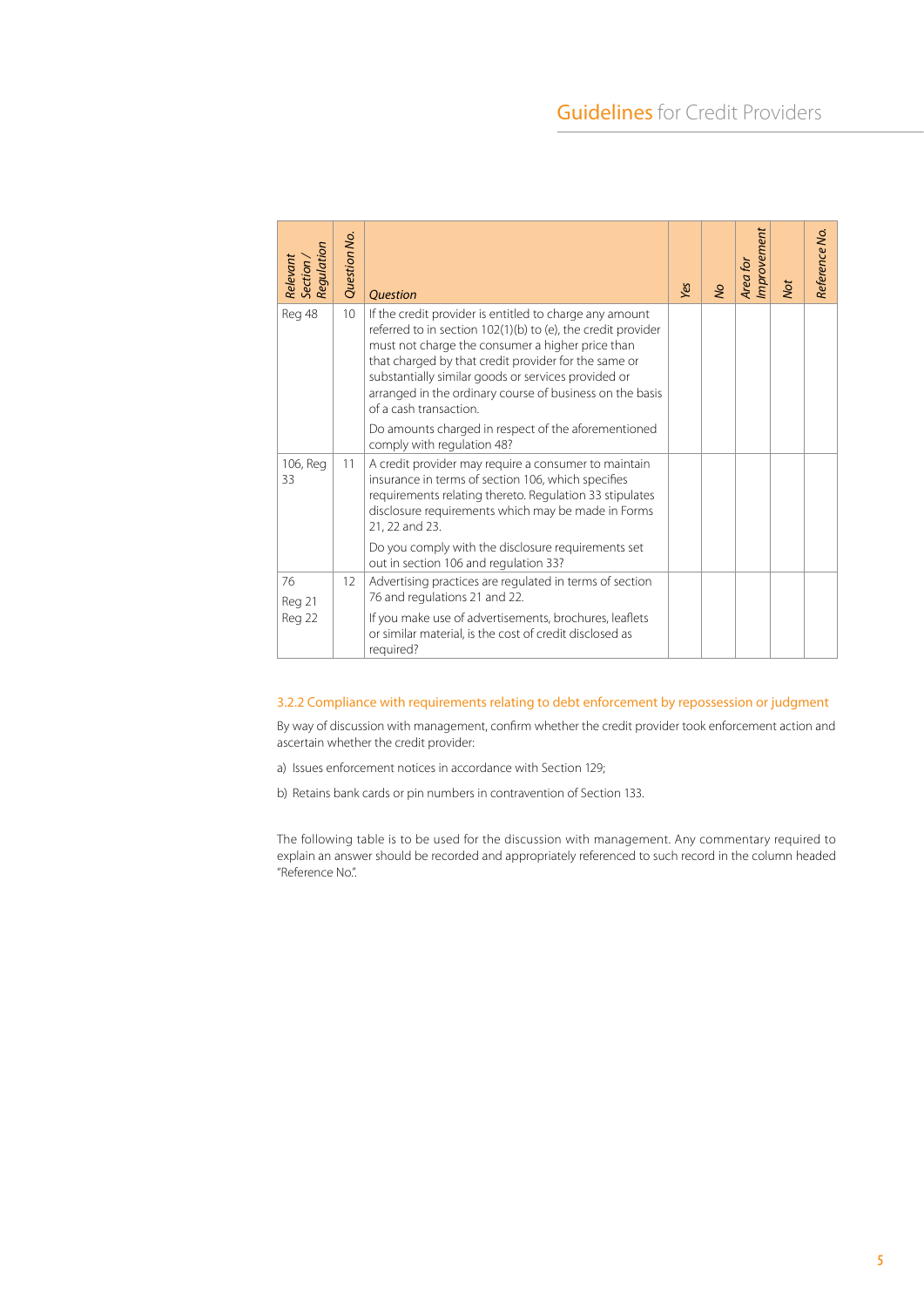| Relevant<br>Section /<br>Regulation | Question No. | <b>Ouestion</b>                                                                                                                                                                                                                                                                                                                                                                                                                                                                                                                             | Yes | $\infty$ | Area for<br>Improvement | Not Applicable | Reference No. |
|-------------------------------------|--------------|---------------------------------------------------------------------------------------------------------------------------------------------------------------------------------------------------------------------------------------------------------------------------------------------------------------------------------------------------------------------------------------------------------------------------------------------------------------------------------------------------------------------------------------------|-----|----------|-------------------------|----------------|---------------|
|                                     | 1            | Do you take action to enforce debt? If the answer is Yes,<br>answer questions 2 to 4 below-                                                                                                                                                                                                                                                                                                                                                                                                                                                 |     |          |                         |                |               |
| 129(1)                              | 2            | In terms of section 129(1) the credit provider must<br>give the consumer notice before commencing legal<br>proceedings to enforce a credit agreement?                                                                                                                                                                                                                                                                                                                                                                                       |     |          |                         |                |               |
|                                     |              | Do you comply with this requirement?                                                                                                                                                                                                                                                                                                                                                                                                                                                                                                        |     |          |                         |                |               |
| 129(1)                              | 3            | In terms of section 129(1) the notice referred to<br>in question 2 above must include a proposal that<br>the consumer refer the credit agreement to a debt<br>counsellor, alternative dispute resolution agent,<br>consumer court or ombud with jurisdiction?                                                                                                                                                                                                                                                                               |     |          |                         |                |               |
|                                     |              | Do you comply with this requirement?                                                                                                                                                                                                                                                                                                                                                                                                                                                                                                        |     |          |                         |                |               |
| 133                                 | 4            | Prohibited collection and enforcement practices are<br>specified in terms of section 133. A credit provider, or any<br>agent of the credit provider, must not, amongst other<br>things, make use of the consumer's original identity<br>document, credit or debit card, bank account or ATM<br>card or any such similar device and / or the personal<br>identification number used to access such card or<br>device in any manner whatsoever when collecting on or<br>enforcing a credit agreement?<br>Do you comply with this requirement? |     |          |                         |                |               |

#### 3.2.3 Compliance with submission of statutory reports and payment of renewal of fees (Regulation 62-68 and Schedule 2 Part 4(4) of the Regulations)

By way of discussion confirm that the following reports have been submitted (where applicable):

- a) Statistical returns (Form 39);
- b) Annual financial and operational return (Form 40);
- c) Annual financial statements; and
- d) Compliance report.

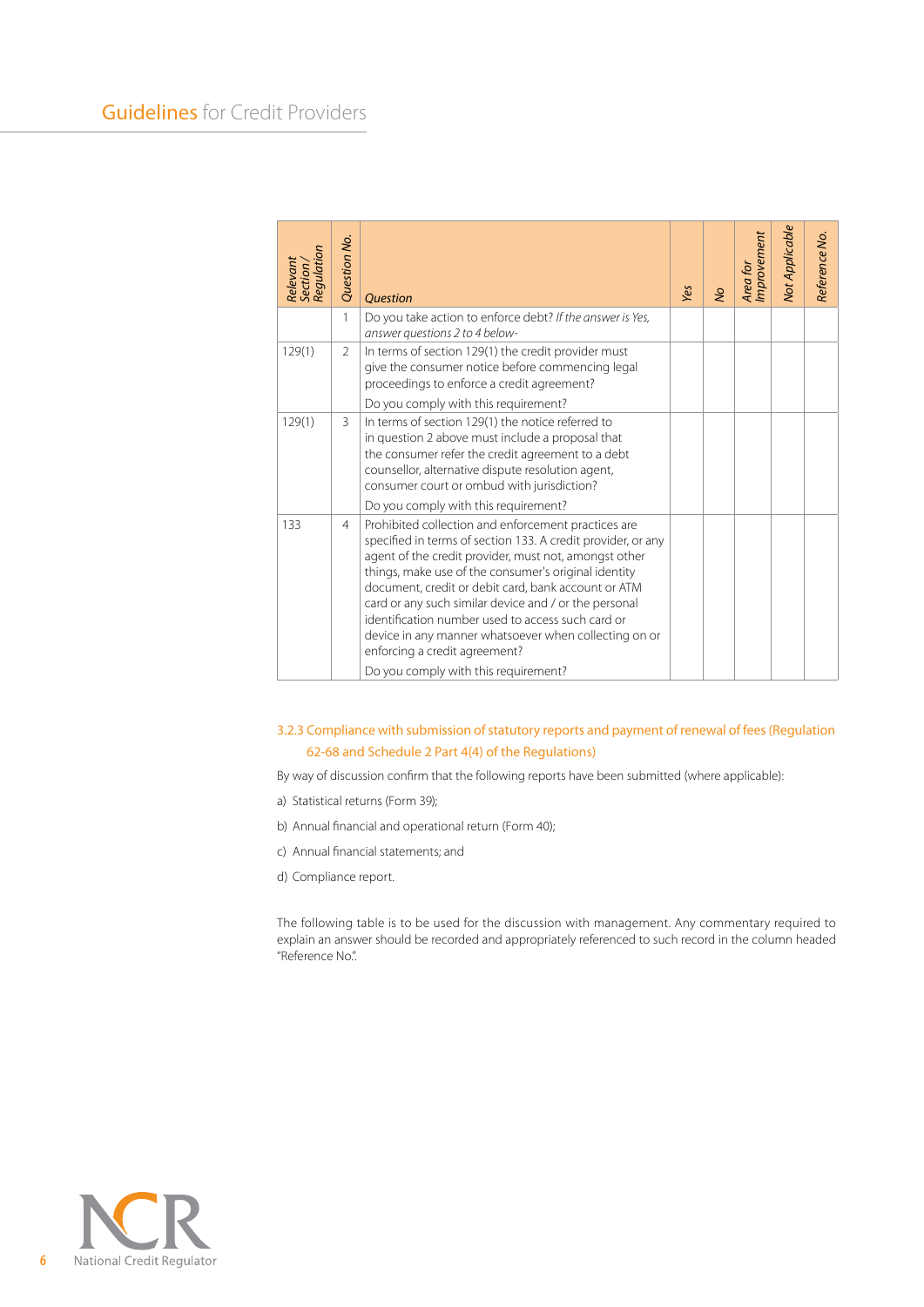| Relevant<br>Section /<br>Regulation | Question No.   | Question                                                                                                                                                                                                                                                                                                                                                                                                   | Yes | S | Area for<br>Improvement | Not Applicable | Reference No. |
|-------------------------------------|----------------|------------------------------------------------------------------------------------------------------------------------------------------------------------------------------------------------------------------------------------------------------------------------------------------------------------------------------------------------------------------------------------------------------------|-----|---|-------------------------|----------------|---------------|
| Reg 62,<br>64, 65 &<br>66.          | 1              | Various reports must be submitted to the National credit<br>Regulator in terms of the Act and / or Regulations.<br>Are the following reports submitted timeously and<br>in accordance with the Act and / or Regulations, as<br>applicable?<br>Statistical return (Form 39);<br>$\bullet$<br>Annual financial and operational return (Form 40);<br>Annual financial statements; and<br>• Compliance report. |     |   |                         |                |               |
| Reg 62,<br>64, 65 &<br>66.          | 2              | Is the information submitted in the reports referred to<br>in question 1 above consistently presented in all such<br>reports, where applicable?                                                                                                                                                                                                                                                            |     |   |                         |                |               |
| Reg 68                              | 3              | Is the information obtained by you in respect of this<br>assurance engagement consistent with the information<br>presented in the relevant compliance report?                                                                                                                                                                                                                                              |     |   |                         |                |               |
| $51(1)$ ,<br>Reg 4<br>GN 949        | $\overline{4}$ | An annual registration renewal fee must be paid by<br>registrants in terms of section 51(1) as prescribed.<br>Have you timeously paid the annual registration renewal fee<br>in accordance with section 51(1)?                                                                                                                                                                                             |     |   |                         |                |               |

#### 3.2.4 Compliance with consumer affordability assessment and right to access and challenge credit records and information (Sections 81, 72 and Regulation 19)

By way of discussion with management, ascertain whether the credit provider:

- a) Performs affordability assessments; and
- b) Notifies the consumer before adverse information is submitted to a credit bureau.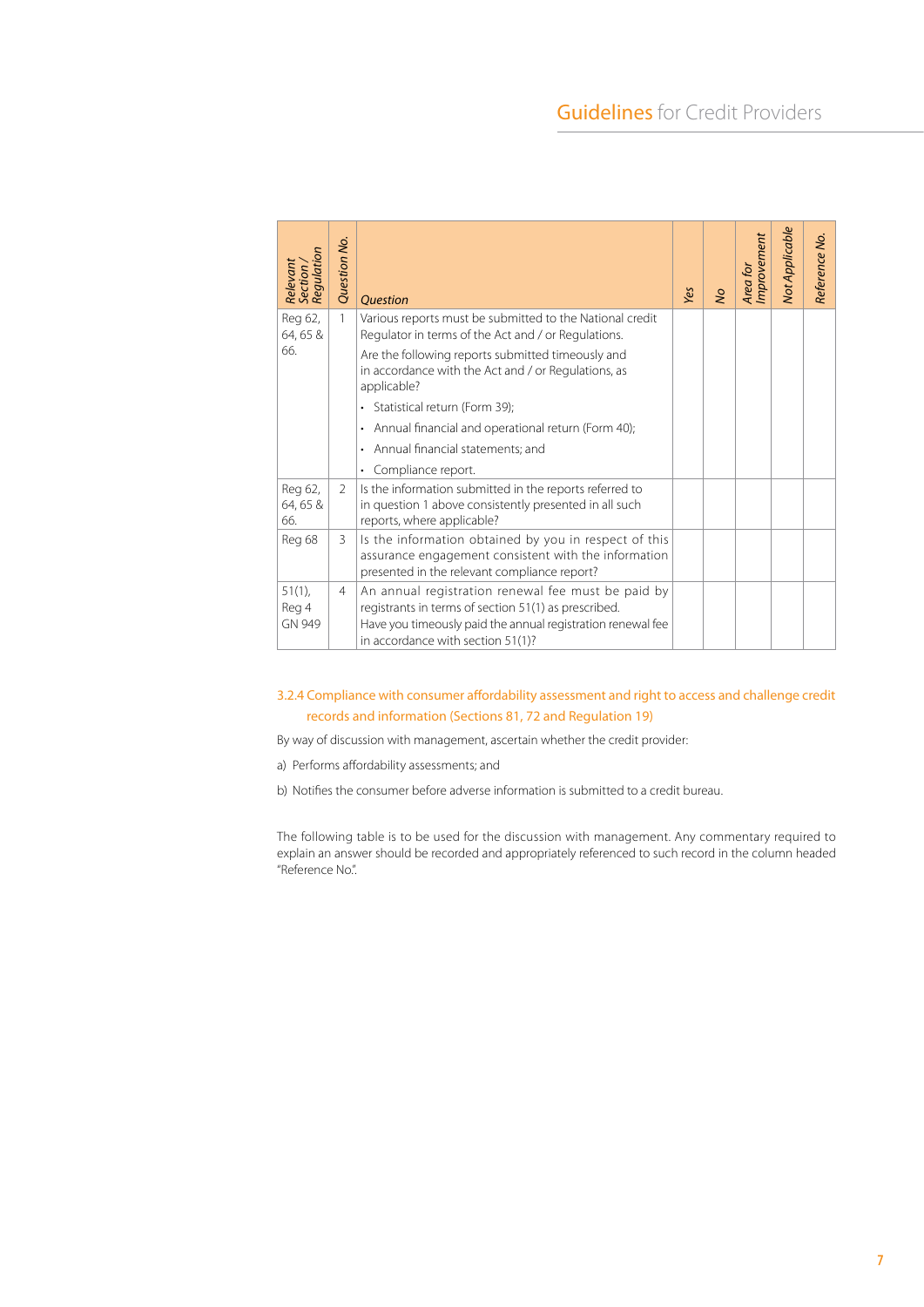| Section /<br>Regulation<br>Relevani | Question No.   | <b>Ouestion</b>                                                                                                                                                                                                                                                                                                                                                                                                                                                                                                                                                                                                                                                                                                                                                                                                             | Yes | $\infty$ | Area for<br>Improvement | Not Applicable | Reference No. |
|-------------------------------------|----------------|-----------------------------------------------------------------------------------------------------------------------------------------------------------------------------------------------------------------------------------------------------------------------------------------------------------------------------------------------------------------------------------------------------------------------------------------------------------------------------------------------------------------------------------------------------------------------------------------------------------------------------------------------------------------------------------------------------------------------------------------------------------------------------------------------------------------------------|-----|----------|-------------------------|----------------|---------------|
| 81(2)                               | $\mathbf{1}$   | A credit provider must not enter into a credit agreement<br>without first taking reasonable steps to assess:<br>a) The proposed consumer's:<br>• General understanding and appreciation of the risks<br>and costs of the proposed credit, and of the rights and<br>obligations of a consumer under a credit agreement;<br>Debt re-payment history as a consumer under credit<br>$\bullet$<br>agreements;<br>Existing financial means, prospects and obligations;<br>$\bullet$<br>and<br>b) Whether there is a reasonable basis to conclude that<br>any commercial purpose may prove to be successful,<br>if the consumer has such a purpose for applying for<br>that credit agreement.<br>Is an assessment performed before entering into a credit<br>agreement with the consumer as required in terms of<br>section 81(2)? |     |          |                         |                |               |
| 72(1)(a)<br>Reg19(4)                | $\overline{2}$ | A consumer must be notified before adverse information<br>is submitted to a credit bureau in accordance with<br>section 72(1)(a) and regulation 19(4)?<br>Do you comply with this requirement?                                                                                                                                                                                                                                                                                                                                                                                                                                                                                                                                                                                                                              |     |          |                         |                |               |

#### Other matters

The assurance engagement report (the report) should also identify and record:

- Matters which constitute non-compliance with the Act and Regulations over and above the ones identified in parts 3.2.1 to 3.2.4 above. This should be identified with reference to the compliance report submitted by the credit provider.
- Corrective action to be taken together with related time frames developed to ensure that compliance is achieved in those matters that constitute non-compliance with the above-mentioned parts.

#### *Format of the Assurance Engagement report*

The format of the report is set out in Appendix A to these guidelines.

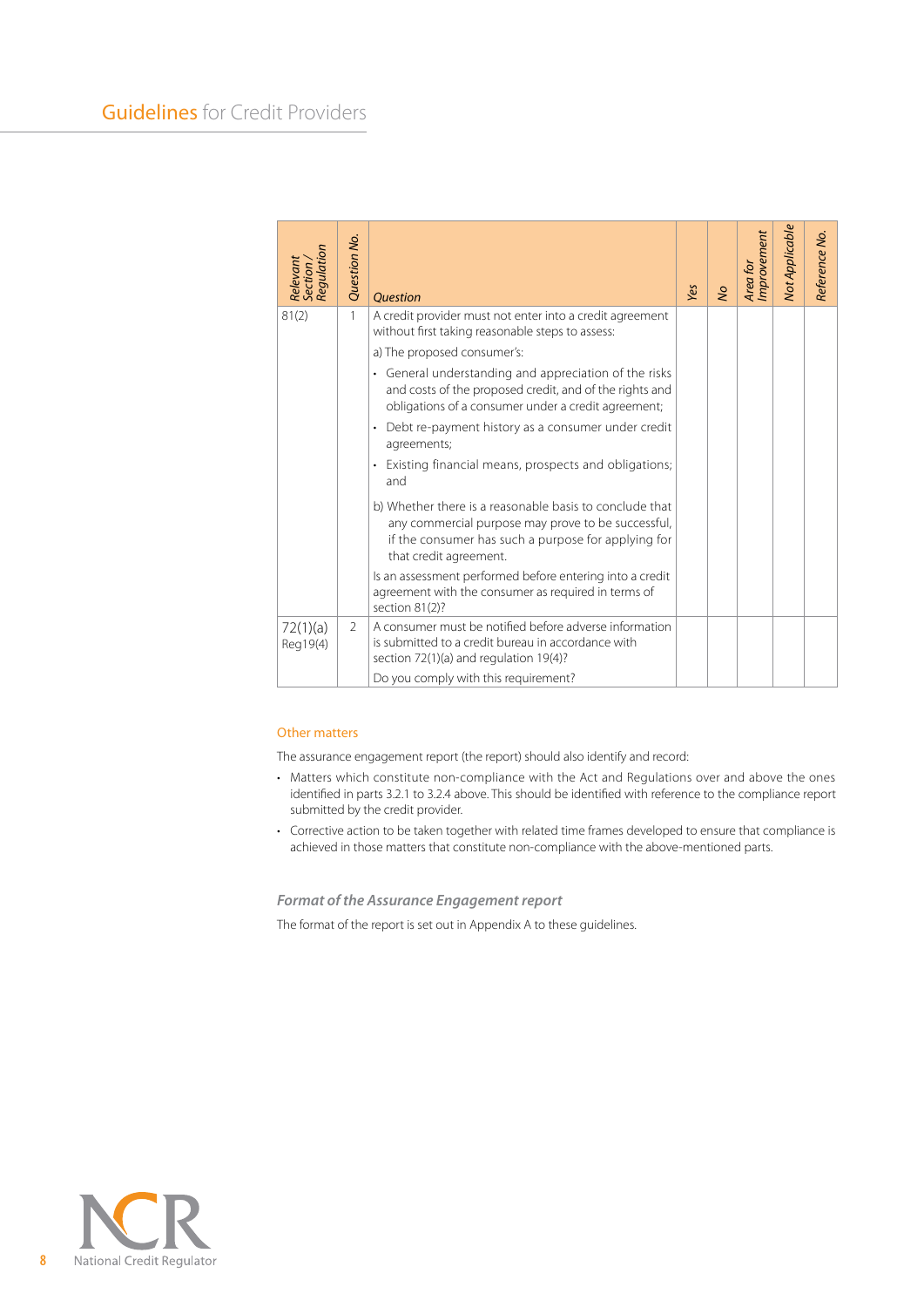#### **4. Representation to be signed by the credit provider**

The practitioner should obtain written representation that the credit provider has complied with the relevant sections of the Act and / or Regulations or whether any areas of non-compliance have been identified. A recommended format for such representation is set out below:

I, [representative of credit provider], hereby declare that, other than listed below:

- 1. [Name of credit provider] has complied with the requirements pertaining to credit market practices; disclosure form and effect of credit agreements, interest charges and fees as stipulated in the Act and / or Regulations;
- 2. [Name of credit provider] has complied with the requirements pertaining to collection and repayment practices as stipulated in the Act and / or Regulations;
- 3. [Name of credit provider] has complied with the requirements pertaining to the submission of returns as stipulated in the Act and / or Regulations; and
- 4. [Name of credit provider] has complied with the requirements pertaining to affordability assessments as stipulated in the Act and / or Regulations;

Any non-compliance of which I am aware is listed as follows: [insert areas of non-compliance and procedures in place to rectify and date by which non-compliance will be resolved].

This assurance engagement representation is for the period [insert period].

To the best of my knowledge, I certify that the above is true and correct.

Signed at [insert location] this the [insert day] of [insert month and year].

[Representative of credit provider] [Designation] [Date]

\_\_\_\_\_\_\_\_\_\_\_\_\_\_\_\_\_\_\_\_\_\_\_\_\_\_\_

#### **5. Effective dates and schedule for submission**

The reporting requirement in terms of Regulation 68 is effective from 1 January 2011. The report must be submitted by the credit provider to the National Credit Regulator within 6 months of the credit provider's financial year-end for the financial year ending after 1 January 2011. For example:

- • Credit providers with a year-end 30 November 2010 will be required to submit their first report for the financial year ending 30 November 2011 and the report will be due by 31 May 2012. This report will cover compliance for the financial year ending 30 November 2011.
- • Credit providers with a year-end 30 June 2011 will be required to submit their first report before the 31 December 2011. This report will cover compliance for the financial year ending 30 June 2011.
- • Credit providers with a 28 February 2011 year-end will be required to submit their first report by 31 August 2011. This report will cover compliance over the financial year ending 28 February 2011.

#### **6. More information**

For further information please contact the Registration Officer responsible for the registration of the credit provider.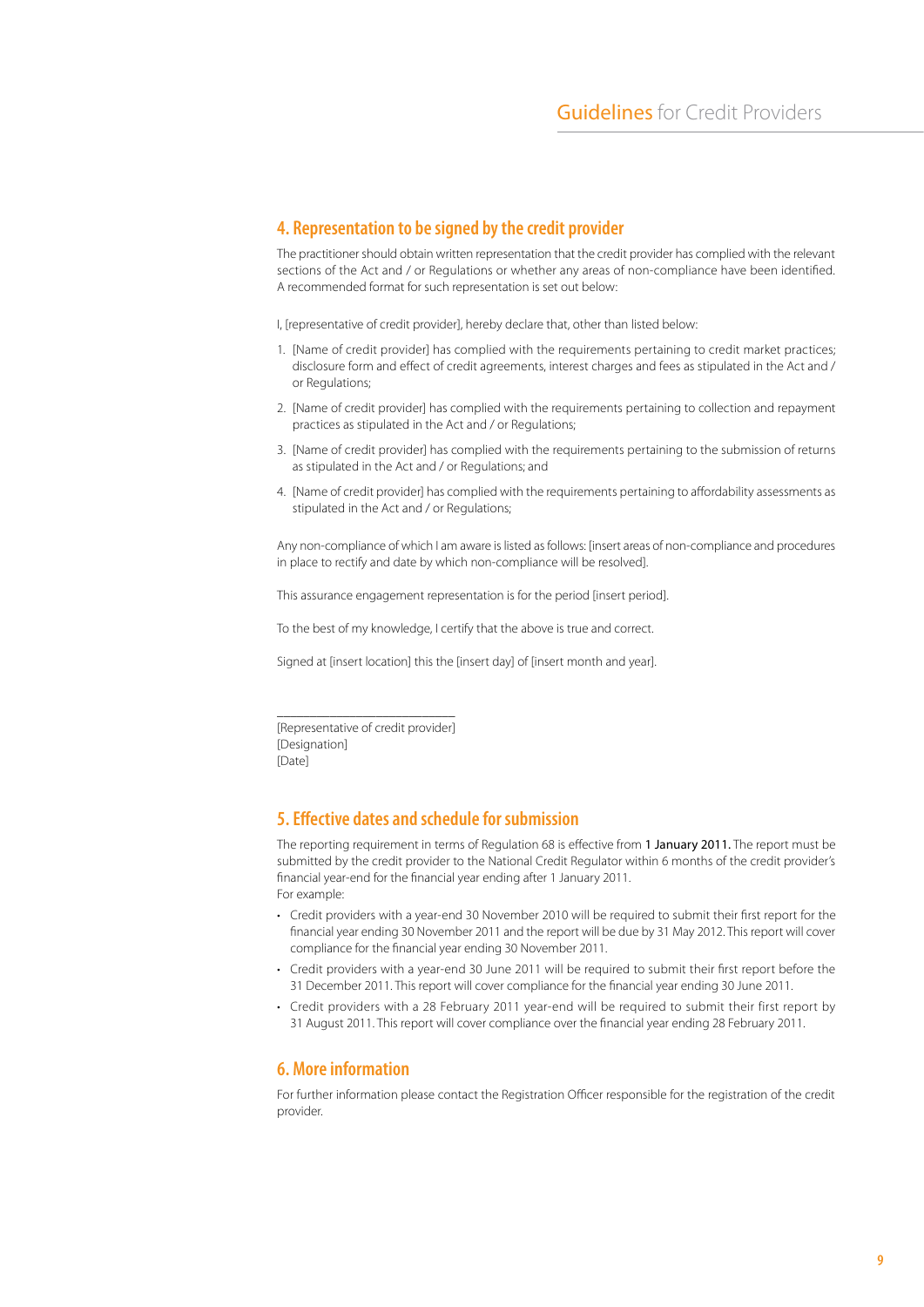#### **Appendix A: Illustrative Report**

*Issued to:*

The Members of the Close Corporation or The Owners of the Business Entity <Credit Provider> <Insert Address>

And: The National Credit Regulator C/o The Registration Division 127 – 15th Road Randjespark Midrand 1685

#### *Dear Sirs*

#### ASSURANCE REPORT OF THE [ACCOUNTING OFFICER] OR [MEMBER OF A LISTED PROFESSIONAL BODY] OF [NAME OF CREDIT PROVIDER] TO THE MEMBERS OF THE CLOSE CORPORATION / OWNERS OF THE BUSINESS ENTITY AND THE NATIONAL CREDIT REGULATOR (THE "NCR") IN COMPLIANCE WITH REGULATION 68 OF THE REGULATIONS TO THE NATIONAL CREDIT ACT, 2006 ("THE REGULATIONS")

#### *Introduction*

- a) We have performed the procedures as set out in the guidelines for the Assurance Engagement for nonaudited credit providers and report below in respect of [name of credit provider]'s compliance with the provisions of the National Credit Act and Regulations to the Act applicable to [name of credit provider].
- b) We performed certain procedures as set out in part A below and found that no area of non-compliance with the National Credit Act and / or Regulations to the Act has come to our attention, except as set out in part B, below.

#### *Part A – Procedures followed*

We obtained a copy of the compliance report completed by the management of .................................. (name of credit provider), and assessed compliance in respect of parts 3.2.1 to 3.2.5 of the NCR guideline no ……….. (compliance report guidelines).

#### This assessment consisted of:

- a) Holding discussions with management; and
- b) Where considered necessary by the accounting officer or member of <name of professional body>, a review of a sample of credit agreements, marketing or advertising materials, enforcement notices and any other documents.

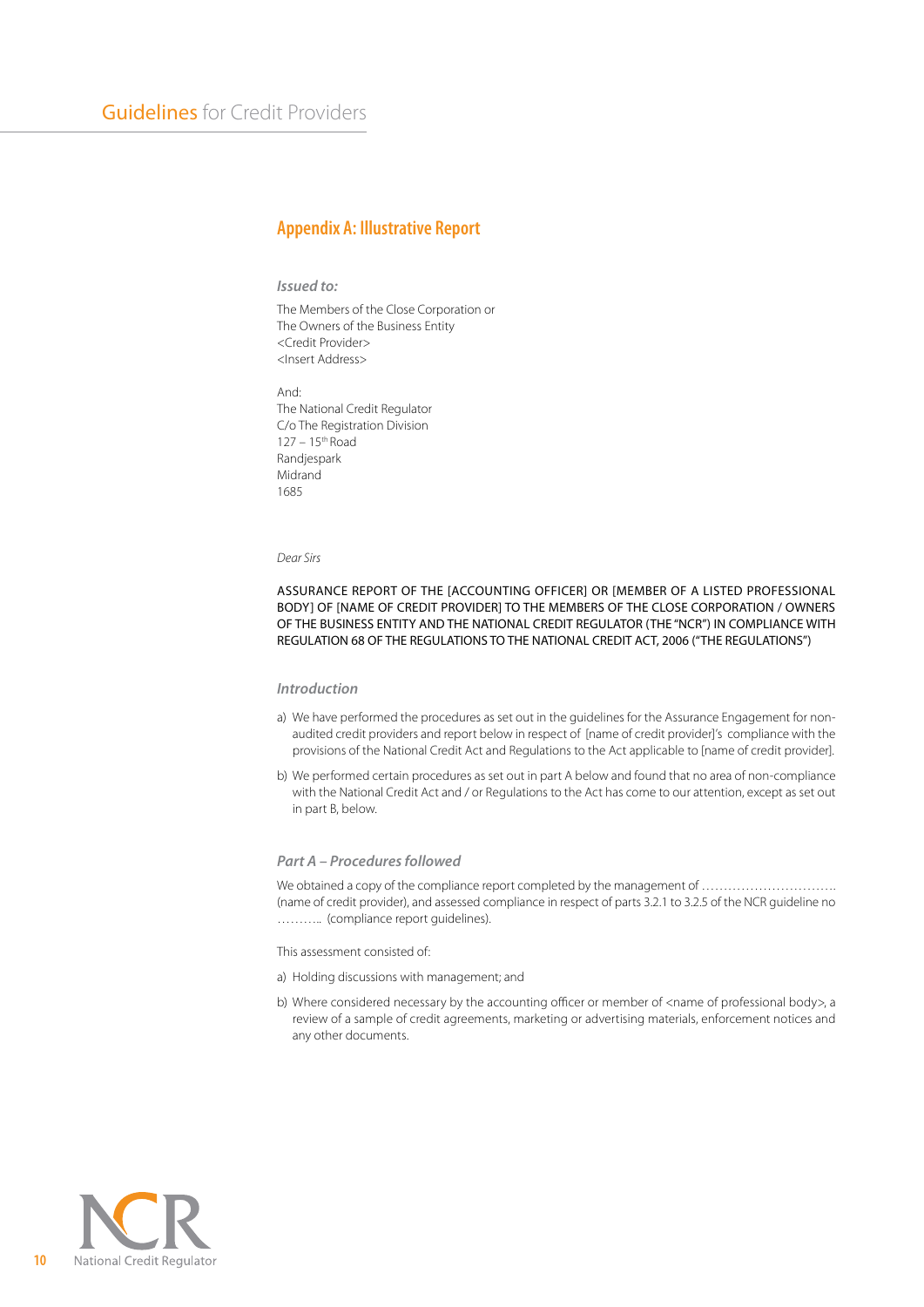#### *Part B - Areas of non-compliance*

We found that the credit provider is not compliant with the following sections of the Act and / or the Regulations to the Act and that management has indicated that steps or measures have been or will be taken to address non-compliance in this regard:

| <i>Item</i> | Section of<br>the Act $/$<br>Regulation | Area of non-<br>compliance | Step(s) or measures taken / to be<br>taken to address non-compliance -<br>As indicated by management | Time frames |
|-------------|-----------------------------------------|----------------------------|------------------------------------------------------------------------------------------------------|-------------|
|             |                                         |                            |                                                                                                      |             |
|             |                                         |                            |                                                                                                      |             |
|             |                                         |                            |                                                                                                      |             |
|             |                                         |                            |                                                                                                      |             |

#### Or

We report that <no/certain><sup>1</sup> matters relating to non-compliance with the Act and / or the Regulations have come to our attention and that management has indicated that steps or measures have been or will be taken to address non-compliance in this regard:

[State matters, if applicable] ……………………………………………………

As the practitioner simply provides a report based on discussions with management and, if applicable, a review of certain information and documents, no assurance is expressed. Instead, users of the report assess for themselves the procedures and findings reported by the practitioner and draw their own conclusions from the practitioner's work.

Our report is solely for the purpose set out in this report and for your information and for the information of the National Credit Regulator and is not to be used for any other purpose or to be distributed to any other parties. This report relates only to the accounts and items specified above and does not extend to any financial statements of [insert name of credit provider], taken as a whole.

Yours faithfully (Signature)

 $\overline{\phantom{a}}$  , where the contract of the contract of the contract of the contract of the contract of the contract of the contract of the contract of the contract of the contract of the contract of the contract of the contr

Date:

Name of practitioner: Professional body: Practice number: Address: Contact details: